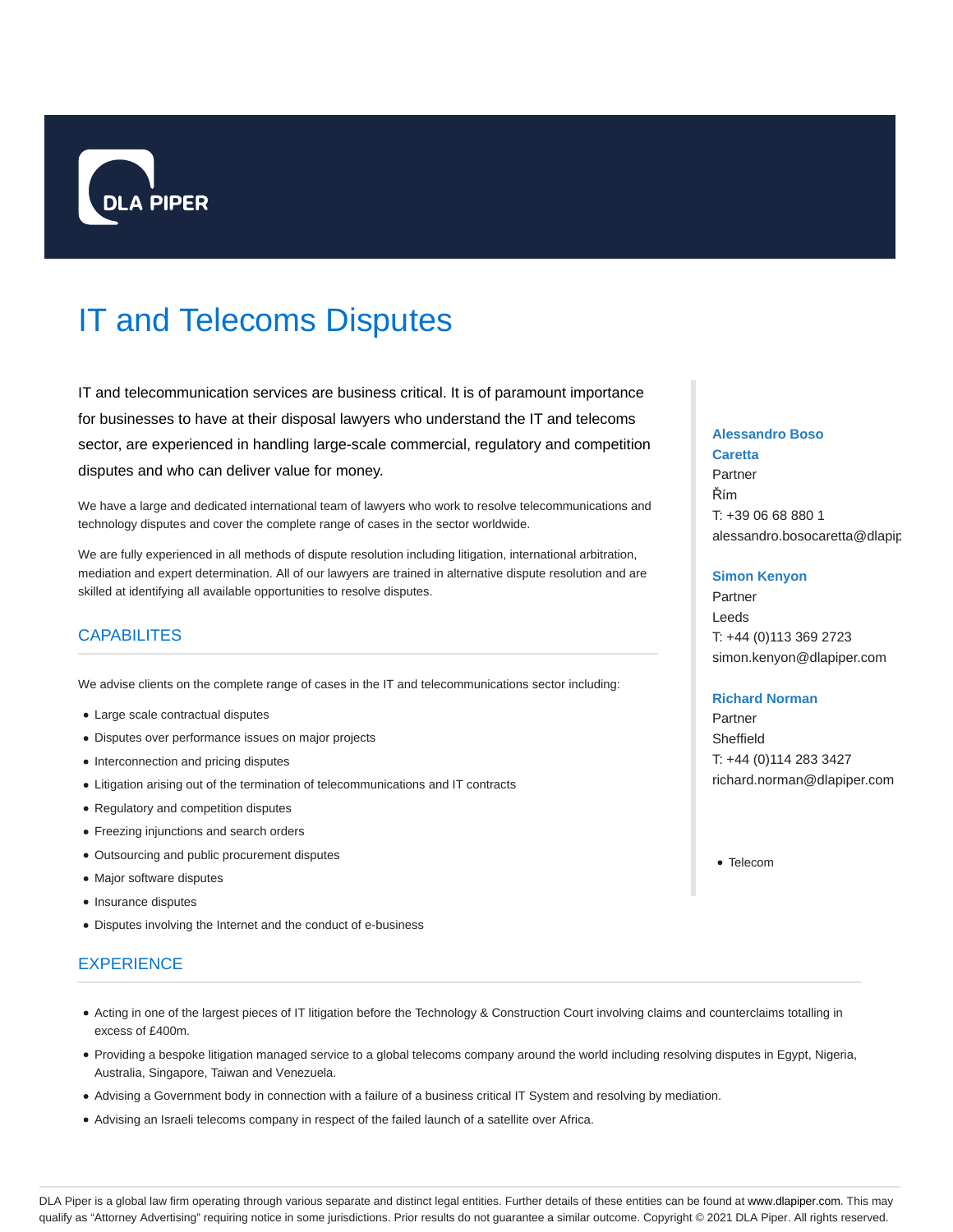- Advising an international telecoms company in Denmark against a company in the US (allegations included premium rate and long firm fraud) by way of International Arbitration
- Acting for a global IT supplier regarding a failed implementation of IT services and telecoms equipment in the Congo.
- Advising several telecoms companies by way of simultaneous consolidated action against a telecoms group suspected of fraud (including proceedings in Ireland, Switzerland and Madeira).
- Acting for a global technology company against a provider of subsea cables in Asia following an outage affecting a significant part of its network.
- Advising NHS Connecting for Health on various contractual disputes relating to the implementation for the NHS of the £12.8 billion National Programme for IT including advising on the termination of a £1.4 billion contract and the subsequent on-going arbitration proceedings.
- Advising a Government Department concerning a significant IT programme in relation to contracts with a number of major international IT suppliers engaged on the program.
- Acting for a major telecoms operator in a claim against an Isle of Man telecoms company for in excess of £6 million for the payment of Operation and Maintenance fees payable under a 20 year contract for the provision of circuits across Europe and advising on the termination of the contract.
- Acting on behalf of a distributor for the incumbent national telecommunications services provider in bringing claims for several million UK pounds in relation to commission payments which were being withheld on the basis of retrospective amendments to the terms of business and what we argued was anticompetitive behaviour.
- Acting for a multinational telecom company in a stream of regulatory and competition disputes for alleged discriminatory pricing and margin squeeze in the market for fixed-to-mobile interconnection services.
- Assisting a telecom company in several disputes in Italy before the National Regulatory Authority regarding numbering, calls and SMS origination and termination services, and pricing.

# **AKTUALITY**

# publikace

**Lloyd v Google – Supreme Court Judgment – report and impacts on data protection and mass claims in the UK**

#### 10 November 2021

UK Supreme Court allowed Google's appeal against the Court of Appeal decision which had previously granted Mr Lloyd permission to serve his representative claim on Google in the United States. The judgment brings to an end to one of the most significant issues to come before the UK Courts concerning class actions and data protection regimes.

**Man vs Machine: Legal liability in Artificial Intelligence contracts and the challenges that can arise**

#### 7 October 2021

In the second article of this series, we look at the key legal and contractual risk points that businesses using, or supplying, artificial intelligence need to consider .

**Artificial Intelligence and how the courts approach the legal implications**

## 16 September 2021

Through an analysis of significant cases, this article takes a close look at the contractual implications of artificial intelligence and how it can give rise to legal liability by exposing businesses to financial and representational risk.

**Disputes & Distributed Ledger Technology: A contract, no matter how smart, still needs to be legal and enforceable in the real world**

## 21 December 2020

In September 2020, the Law Society of England & Wales published "Blockchain: Legal & Regulatory Guidance", providing technical guidance

DLA Piper is a global law firm operating through various separate and distinct legal entities. Further details of these entities can be found at www.dlapiper.com. This may qualify as "Attorney Advertising" requiring notice in some jurisdictions. Prior results do not guarantee a similar outcome. Copyright @ 2021 DLA Piper. All rights reserved.